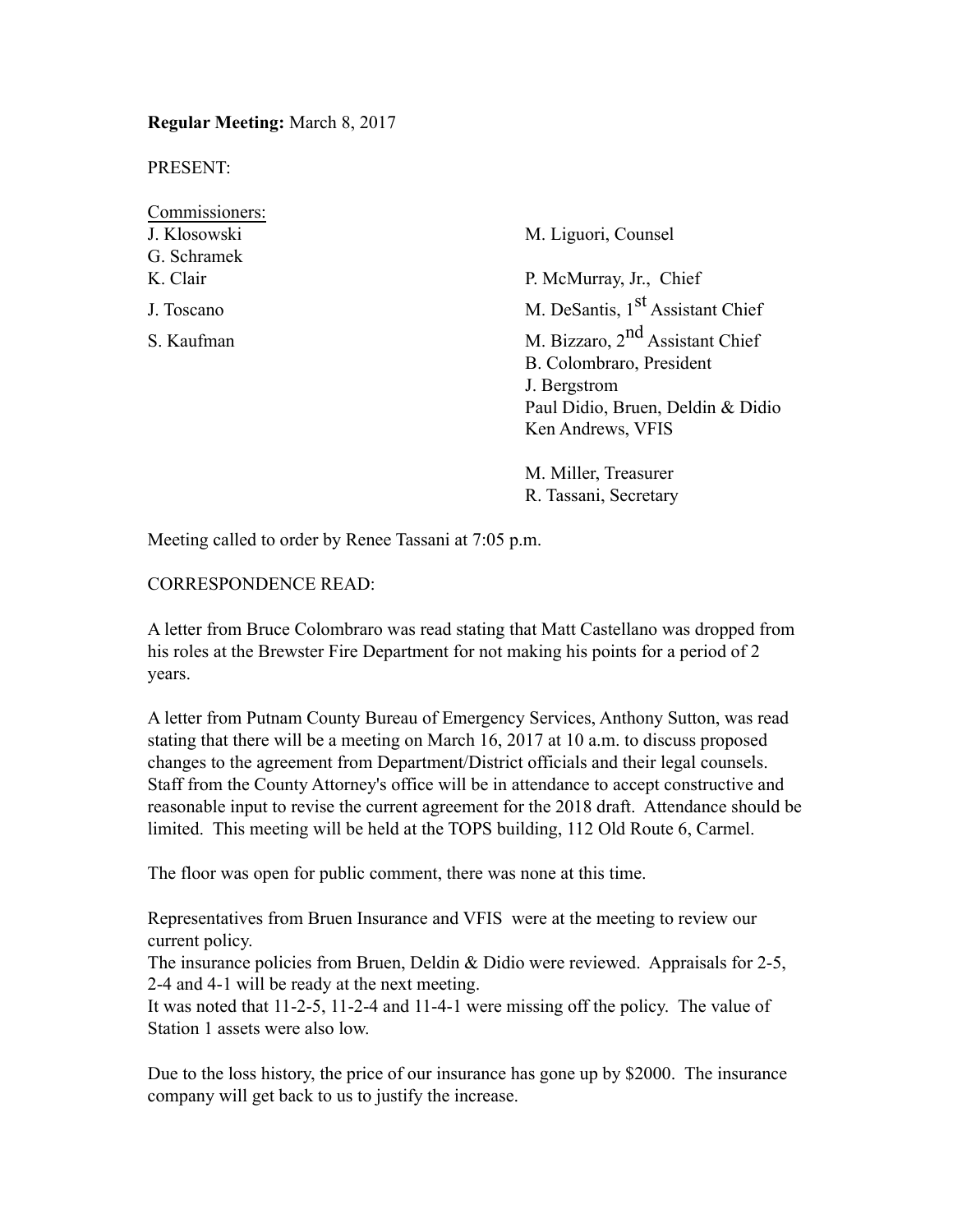Train the trainer driving courses were suggested, 5 people could attend at no cost, per Ken Andrews.

Commissioner Clair asked about a Train the Trainer program or driving class since we seem to be having some costly damage that can be avoided, 5 people could attend at no cost, per Ken Andrews from VFIS.

### COMPUTER/COMMUNICATIONS/RADIOS

Gerry Shramek spoke regarding a bill we received from A1 Computers of \$3498. We had 8 hours of support in one month dedicated to email issues/purchase of one computer and trouble shooting at station 1. Ken Clair will reach out to A1 to invite them to the next meeting.

Ken Clair ordered tablets for the ambulance. There is a new computer at Station 1, working fine. Bruce Colombraro would like a computer for the Department and also hire an I/T professional separate from the District.After a discussion with the President, he was advised that no other I/T Company can touch our servers or computers.

Ken Clair received quotes for cameras for Station One Firehouse from 3 companies:

Reference Cinema & Sound: \$26,080 Global Custom & Integration: \$17,495 ARI Technology: \$24,450

A MOTION was made by J. Klosowski, 2<sup>nd</sup> by S. Kaufman to accept the quote of Global Custom & Integration of \$17,495. A roll call was taken and all present approved.

### FACILITIES

Elevator is still broken. Company was called to repair.

Ant traps are needed in Station 1.

The department purchased a microwave and refrigerator for Station 1.

A Thank You Letter needs to be written to the members that assisted in the Station 1 renovation.Their help saved a lot of money.

### FIRE AND EMS EQUIPMENT

One set of turn out gear has been ordered. This is a wear set and is at no cost to the district.Bailout checks will be done monthly. Chief McMurray suggested renting gear.

# FIRE ROADS

Permits are needed for the signs per Chief McMurray. Call before you Dig also needs to be done prior to installing signs.

Since these signs are being put on state roads and town roads we need DOT permission.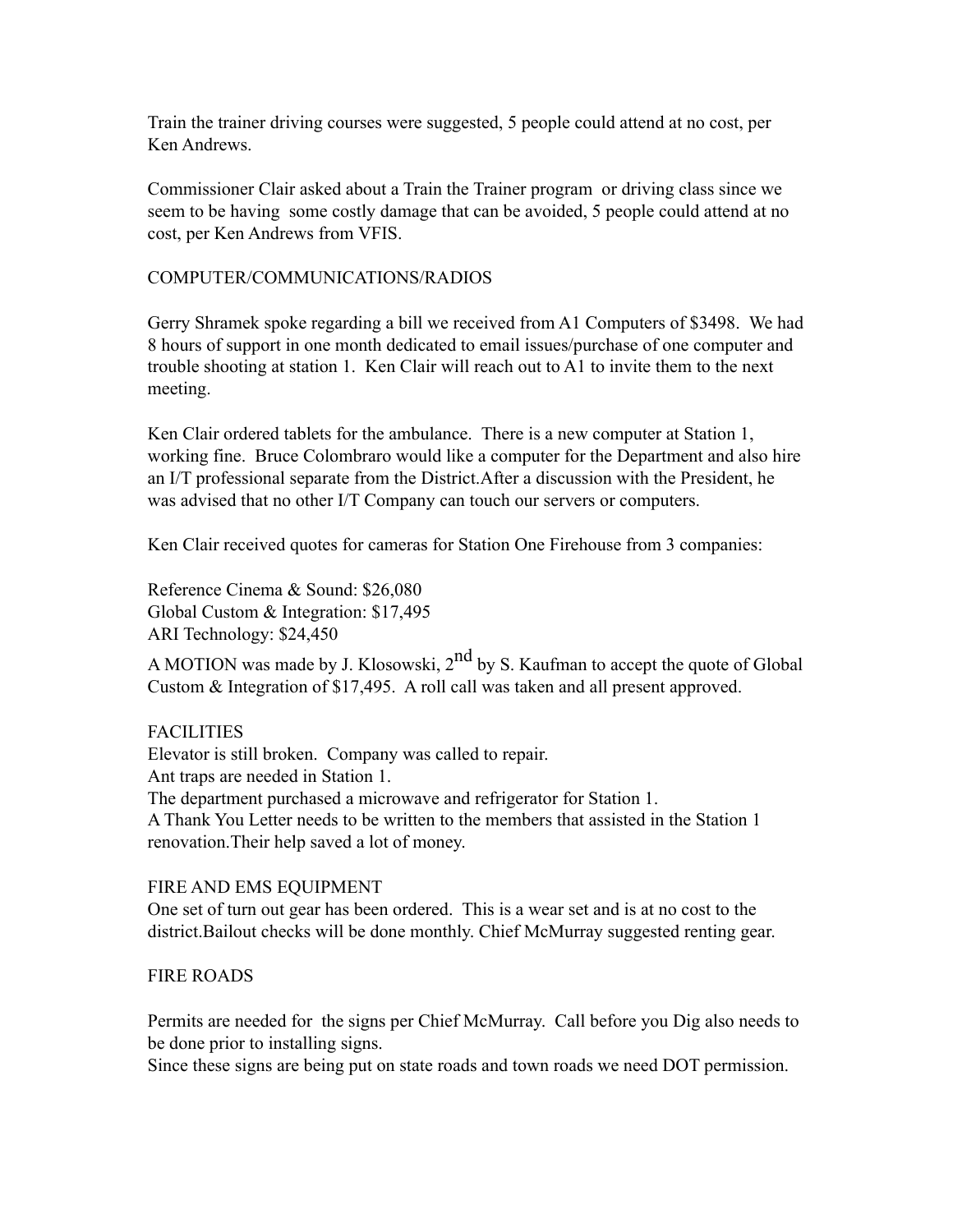#### FIRE PREVENTION

No new business.

### GRANTS/AWARDS

No new business.

#### INSURANCE CLAIMS/VFBL

There was a claim that is going to collection. Chief McMurray had a hard time locating the paperwork, when it was located, there was a delay in the member filling out the paperwork. Bruce Colombraro will follow up with the member.

### LEGAL CONTACT/REPORTS

Lincoln Financial paperwork needs to be signed by Joe Toscano.Morning Star will be managing the plan. Mike Liguori will invite them to a meeting here. Leasing 2 documents were signed.

#### **Resolution provided by Mike Liguori:**

[OPINION OF LESSEE COUNSEL March 20, 2017 Leasing 2, Inc. 1720 West Cass Street Tampa, FL 33606

Re: Equipment Lease Purchase Agreement dated as of March 20, 2017, between Brewster-Southeast Joint Fire District, as lessee ("Lessee"), and Leasing 2, Inc., as lessor ("Lessor") (the "Agreement")

Ladies and Gentlemen:

 As legal counsel to Lessee, I have examined (a) an executed counterpart of the Agreement, which, among other things, provides for the lease by Lessee from Lessor of the Equipment, (b) an executed counterpart of the Escrow Agreement, dated as of March 20, 2017 (the "Escrow Agreement"), among Lessor, Lessee and BOKF, N.A., as Escrow Agent, (c) an executed copy of the resolution of Lessee which, among other things, authorizes Lessee to execute the Agreement and the Escrow Agreement, and (d) such other opinions, documents and matters of law as I have deemed necessary in connection with the following opinions.

Based on the foregoing, I am of the following opinions:

 1. Lessee is a public body corporate and politic, duly organized and existing under the laws of the State of New York, and has a substantial amount of one or more of the following sovereign powers: (a) the power to tax, (b) the power of eminent domain, and (c) police power.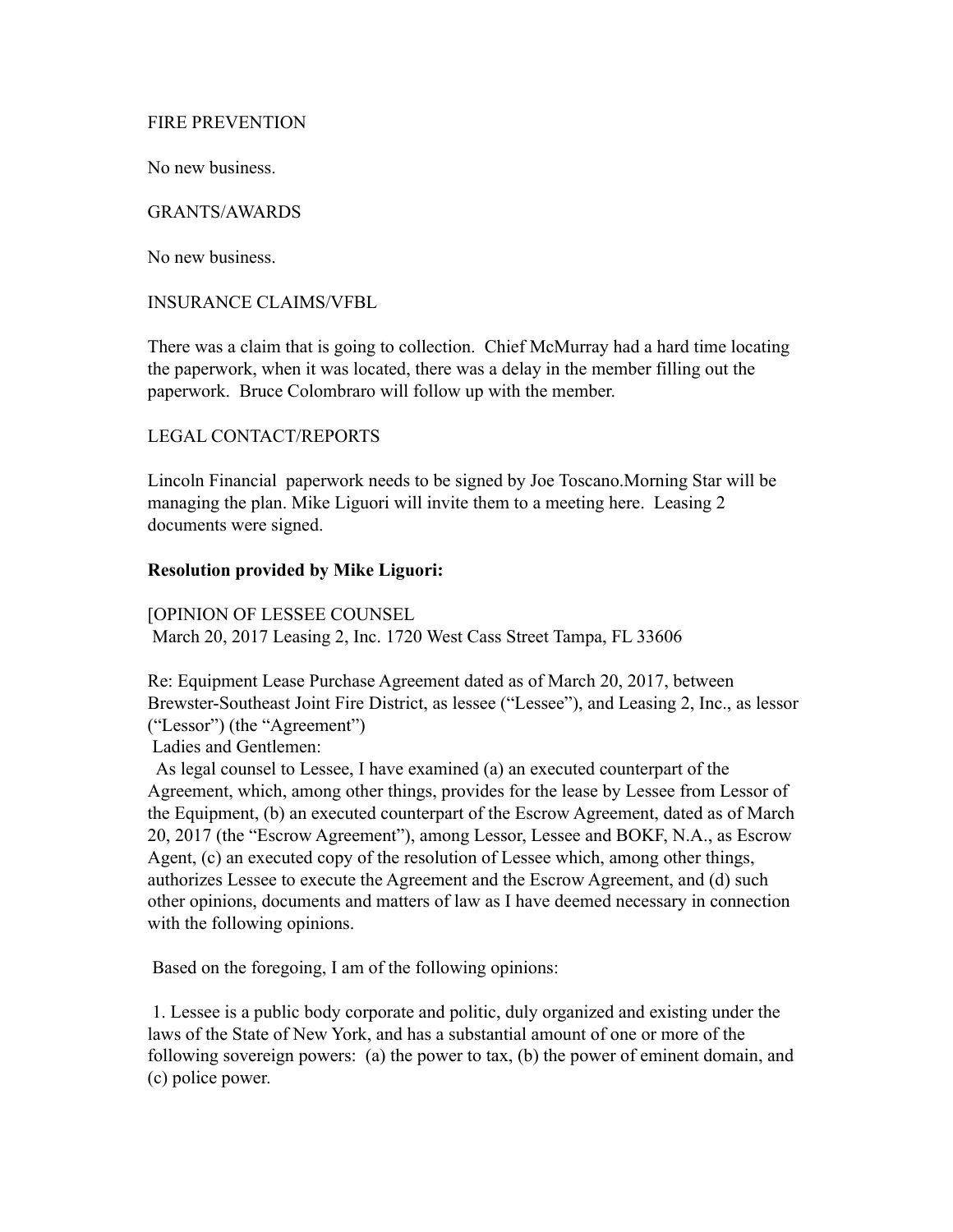2. Lessee has the requisite power and authority to purchase the Equipment and to execute and deliver the Agreement and the Escrow Agreement and to perform its obligations under the Agreement and the Escrow Agreement.

3. The Agreement and the Escrow Agreement and the other documents either attached thereto or required therein have been duly authorized, approved and executed by and on behalf of Lessee, and the Agreement and the Escrow Agreement are valid and binding obligations of Lessee enforceable in accordance with their respective terms.

4. The authorization, approval and execution of the Agreement and the Escrow Agreement and all other proceedings of Lessee relating to the transactions contemplated thereby have been performed in accordance with all open meeting laws, public bidding laws and all other applicable state and federal laws.

5. There is no proceeding pending or threatened in any court or before any governmental authority or arbitration board or tribunal that, if adversely determined, would adversely affect the transactions contemplated by the Agreement and the Escrow Agreement or the security interest of Lessor or its assigns, as the case may be, in the Equipment.

6. The Equipment to be leased pursuant to the Agreement constitutes personal property and when subjected to use by Lessee will not be or become a fixture under applicable  $law$ 

7. The authorization, execution, delivery and performance of the Agreement and the Escrow Agreement by Lessee do not require submission to, approval of, or other action by any governmental authority or agency which action has not been taken and is final and non-appealable.

All capitalized terms herein will have the same meanings as in the Agreement. Lessor, its successors and assigns and any counsel rendering an opinion on the exclusion of the interest components of Rental Payments from gross income for purposes of federal income taxation are entitled to rely on this opinion.

```
****
```
Gerry Shramek reported that \$5000 was deducted from the town of southeast.

# **LOSAP**

In the June papers will will advertise a resolution to amend the LOSAP program to include the 2 Tier Program.

# EQUIPMENT/FABRICATION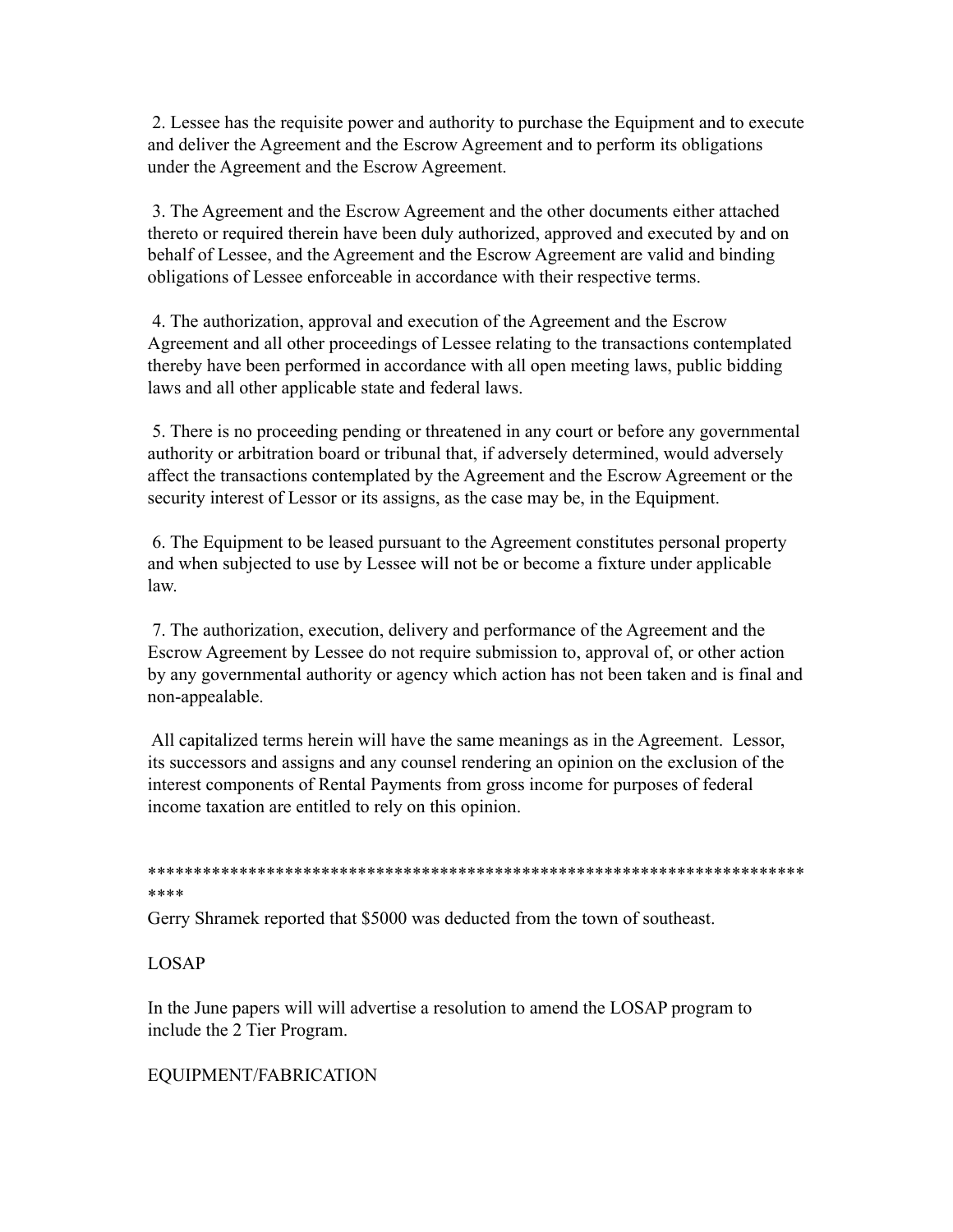The warranty for the Dodge Durangos were reviewed. For \$2300 per car we can purchase the extended warranty up to 96 months (from date of purchase) or 125,000

miles. A MOTION was made by Ken Clair,  $2<sup>nd</sup>$  by Steve Kaufman to go ahead with the extended warranty. A roll call was taken and all present approved.

OSHA MANDATES

Physicals are March 26 and 27, April 2 and 3. On-line makeups, for the blood borne and Hazmat refresher.

## VEHICLE MAINTENANCE

Ruscon has serviced and inspected all vehicles, Commissioner Clair reviewed with them. Ruscon has serviced 4-1 waiting on a pump (6 weeks out). Tires need to be put on 2-1 (rear),

2-4 needs front tires..

| Vehicle<br>$11 - 8 - 3$ | 109054 | Beg Mileage Ending Mileage<br>109870 (being used as $11-1-1$ ) |
|-------------------------|--------|----------------------------------------------------------------|
| $11 - 1 - 2$            | 6180   | 8090                                                           |
| $11 - 1 - 3$            | 34408  | 37225                                                          |

11-2-3 out for repair, 11-2-4 needs tank level gauge. 11-2-5 has the most repairs, some valves and miscellaneous stuff

## RECRUITMENT AND RETENTION

No new business.

### CHIEF'S REPORT

Chief needs a check for FASNY class coming up at Putnam County Training Center.

### EMS

G. Schramek gave an update of the ePCR Report. Tablets have been ordered and will be in in a few days. Training will begin shortly.

## TRAINING & TRAVEL

# FUTURE CAPITAL PROJECTS

KG&D Architects will meet with us on Monday, 3/13 at the main house at 7:30 p.m.

NEW APPARATUS The new 11-5-1 and 11-4-2 have been ordered.